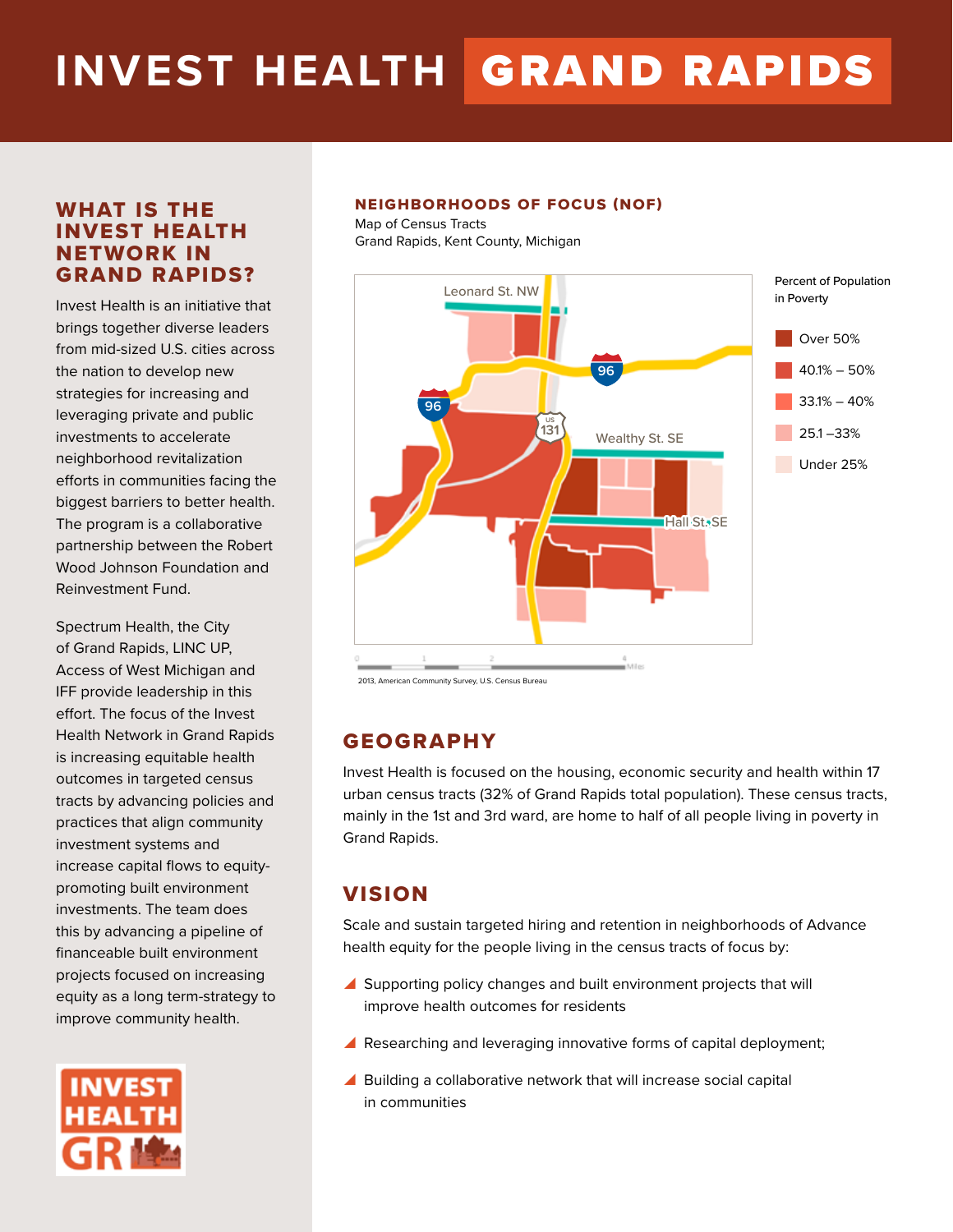|  | <b>CAPITAL DEPLOYMENT</b> |  |  |  |
|--|---------------------------|--|--|--|
|  |                           |  |  |  |
|  |                           |  |  |  |

- $\blacktriangle$  Break ground for LINC UP West Garfield affordable housing apartments
- ▲ Identify and secure funding for LINC UP new housing development within the 49507 zip code
- ▲ Secure funding and start construction of an early childhood education center in the SE side of Grand Rapids
- ▲ Complete business modeling and scaling up of Healthy Retail Markets in several locations throughout the census tracts of focus
- ▲ Launch a construction and lead abatement company that recruits and supports independent contractors from the census tracts of focus

- LOCAL POLICY **IDENTIFY** Identify innovative programs that would support small local business access to capital in the census tracts of focus
	- $\blacktriangle$  Research and advocate for models that would allow access to small project capital by local businesses
	- $\blacktriangle$  Support early initiatives by local insurance companies to invest in affordable and healthy housing
	- ▲ Support the City of Grand Rapid's efforts to create policies that mitigate the affordable housing crisis

- NETWORK CAPACITY **A** Collaborate with and support the work of local corridor improvement organizations in the census tracts of focus
	- ▲ Connect local organizations to the work and best practices of other Invest Health partner cities
	- ▲ Bring innovative ideas and national expertise to local decisionmakers
	- ▲ Finding ways to communicate our local achievements in system transformation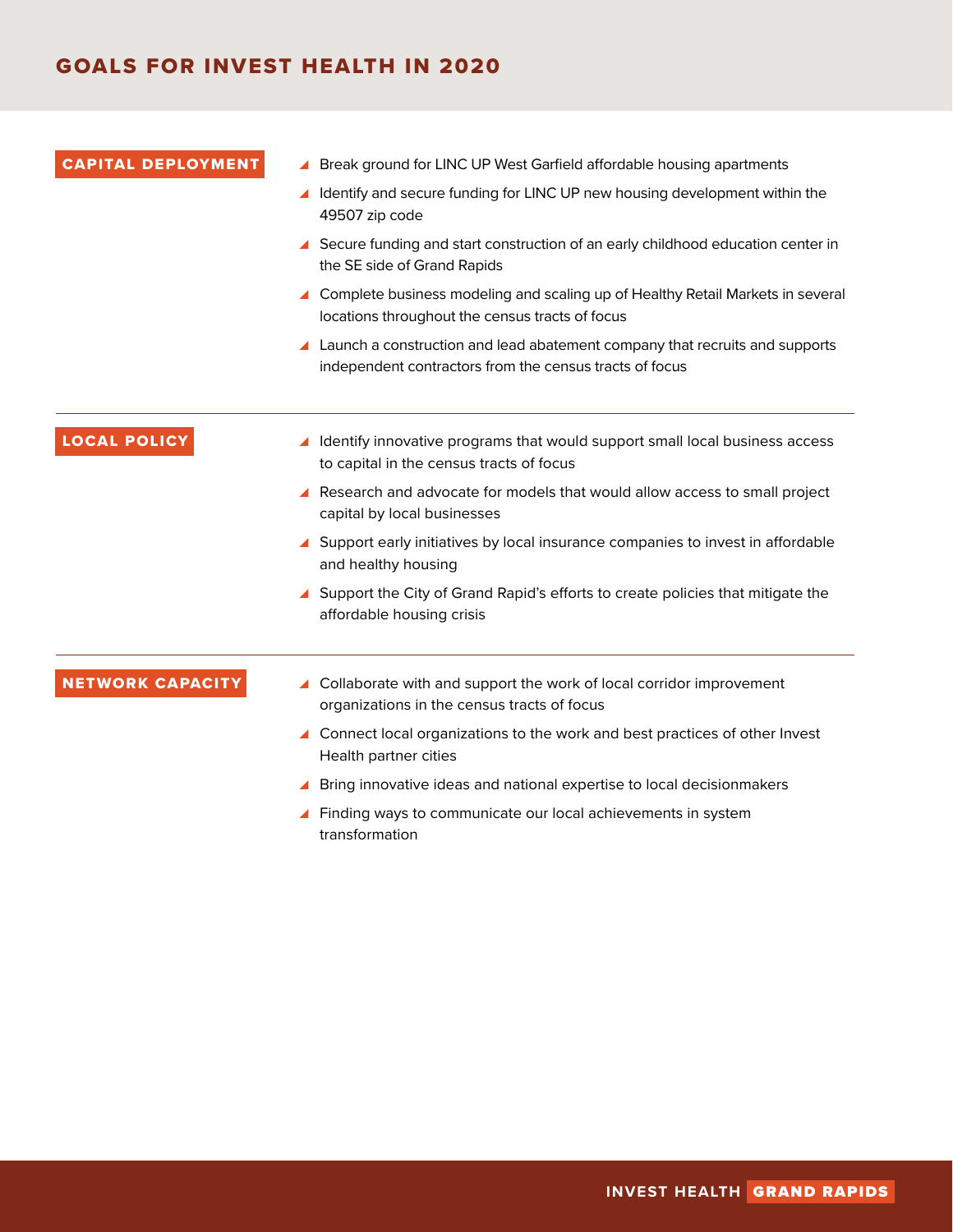# HIGHLIGHTED SUCCESSES

Since 2016, Spectrum Health Healthier Communities has received \$135,000 from the Robert Wood Johnson Foundation. The initiative has invested an additional \$800,000 of partnership funding into organizations working to impact the 17 census tracts of focus in Grand Rapids with historically poor health outcomes.

The Invest Health Network in Grand Rapids has also leveraged over \$52M of direct investments into the census tracts of focus. These investments have led to incredible outcomes. Below are some of the highlights

#### CAPITAL DEPLOYMENT

- ▲ Invest Health advocacy has directly and indirectly supported changes to the State of Michigan's allocation plan for Low Income Housing Tax Credits in 2018, resulting in over \$50 million worth of credits about 30% of the state's available credits at the time — to projects located in the Invest Health target area. This will result in several hundred units of new affordable housing, including two affordable housing projects through our primary partner LINC UP.
- ▲ Invest Health leveraged two feasibility studies for our community partners Healthy Homes Coalition and Health Net of West Michigan to develop an operational and financial model for a program focused on providing home repairs for in-home environmental triggers for pediatric asthma high utilizers. Priority Health recently finalized funding for this model by providing \$50,000 to remediate 25 homes.
- $\blacktriangle$  Affordable housing partner, LINC UP, received a \$500,000 grant from Project Reinvest of Neighborworks to support affordable housing projects and efforts to connect residents with construction opportunities.

#### LOCAL POLICY

- ▲ In 2019 the City of Grand Rapids adopted the Invest Health framework into its strategic planning process, an important step to ensure Invest Health outcomes continue to be prioritized at the local level.
- ▲ The City of Grand Rapids, as part of the City Health initiative, provided Invest Health access to NYU's developed City Health dashboard. Using several public sources of data, it measures 37 measures of health, the factors that shape health, and drivers of health equity to guide local solutions for 500 U.S. cities. We will continue to use this with the Invest Health Network to examine neighborhoods, determine decisions, and educate policy makers.
- $\blacktriangle$  Spectrum Health Healthier Communities invested \$17,000 to work with Urban Core Collective to research and build a community of practice model that seeks to amplify the voices of community of color in local decision-making process.

#### NETWORK CAPACITY

- ▲ Over 30 government entities, forprofit organizations, foundations, and non-profits are engaged in the Invest Health Network, and at least 12 organizational leaders have engaged in deep learning through attendance of convenings or specialized network-building trips to other cities.
- ▲ Companies involved in Invest Health such as Fifth Third and Amway have funded partners in the Invest Health Network in their targeted food security work.
- $\blacksquare$  Invest Health is currently testing economic security approaches that show race/geography does not determine their 100 Ideas winners to advance an entrepreneurial ecosystem that works for people of color, if emergency loans risk assessment should require employment over 6 months instead a baseline of a year, and whether high demand career development connected with Strong Beginnings can support family economic security for new moms.